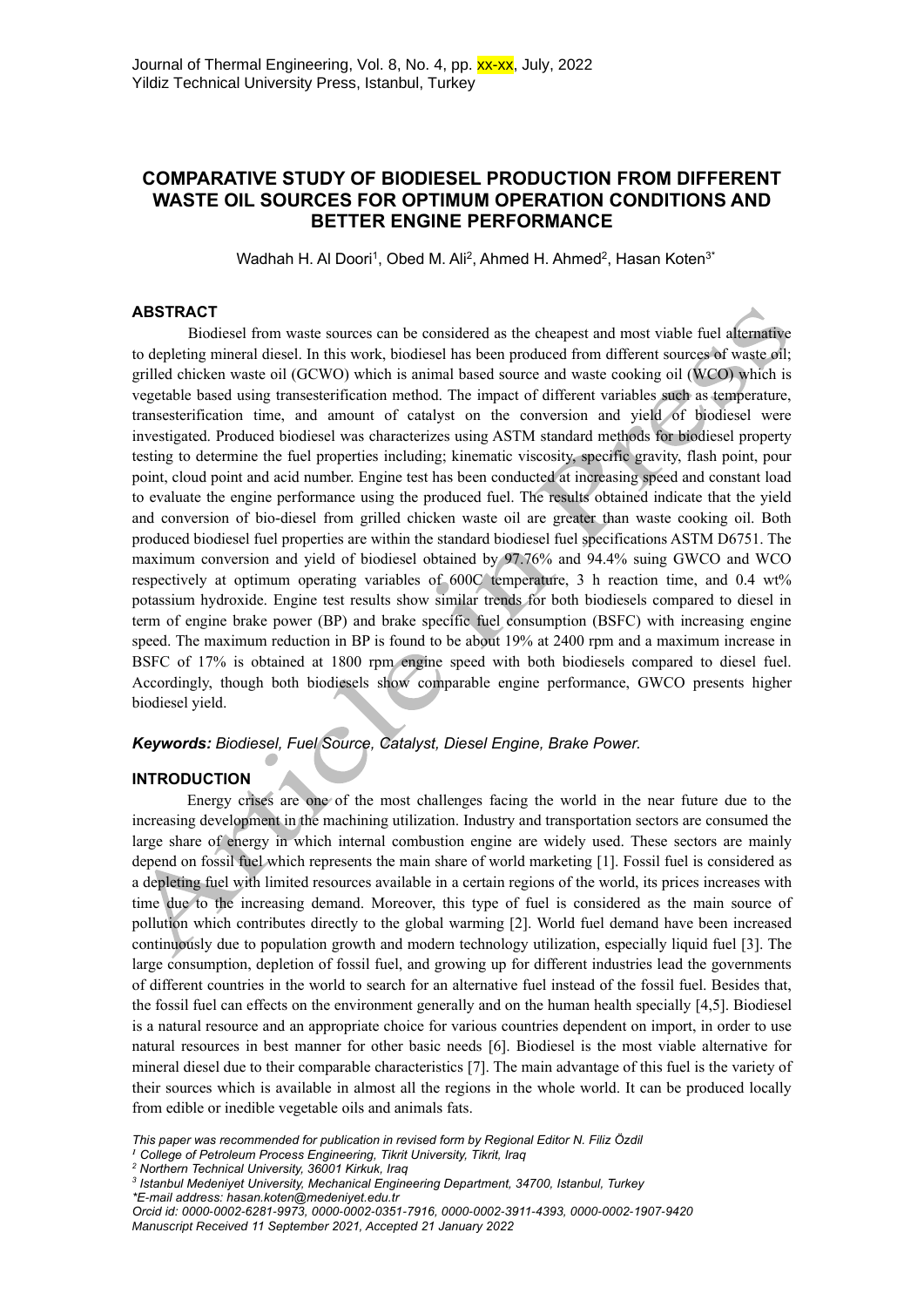In all proportions the biodiesel fuel is miscible with Petroleum-diesel. However, sometimes biodiesel blended with petroleum-diesel which denoted as BX like; B5, B20, and B50. The blend B5 indicates that, a blend composes of 5% and 95% percentage of biodiesel and Petroleum-diesel respectively. Biodiesel can demonstrating similar to Petroleum-diesel in terms of Cetane number [8,9]. Cetane number is a property that expresses the quality ignition of the fuel. The other properties exhibited by biodiesel are widely similar to petroleum-diesel which are heat of combustion, cloud and pour points, oxidative stability and viscosity [10,11]. The degradation capacity of biodiesel is many times faster than diesel. Within 28 days, pure biodiesel degrades 85 to 88 percent in water. Biodiesel flash point is much more than that of diesel fuel. Accordingly, blended biodiesel-diesel fuel's flash point increases with increasing the percentage of biodiesel in the blend. Therefore, biodiesel and blends of biodiesel with diesel are safer to handle and storage [12]. The main obstacle facing biodiesel commercialization is the world food security that will affect from the utilization of edible oils as a biodiesel fuel source.

Response Surface Method (RSM) is widely utilized as a statistical technique in different applications [13]. This software is considered as a viable tool to declare relationship between the correlate input parameters and their response for optimum operation conditions through a set of polynomial functions [14]. This technique is adopted successfully in many studies for optimization biodiesel fuel production and engine performance [15–18].

Vegetable oil can be used as an alternative fuel for diesel engines and heating oil burners. In order to run these engines that designed to burn petroleum-diesel fuel, vegetable oil which has high viscosity must be lowered as possible. Many problems will be faced due to higher viscosity such as starter problem, carbon build up on the piston, knocking, damage of the engines, and incomplete combustion [19]. Mono-alkyl esters of fatty acids can be called biodiesel when it derived from vegetable oils or animal fat oils [20,21]. Biodiesel can be manufactured from edible (vegetable or animal) oil, and nonedible (vegetable or animal) oil [22]. The production of biodiesel are the most commonly used (vegetable and non vegetable) oil such as palm, soybean, sunflower, rapeseed canola, cotton seed, animal fat and Jatropha. Waste oil like grilled chicken waste oil (GCWO) which is animal based source and waste cooking oil (WCO) can be preferred as low priced sources and from other sides like an economic, waste management, and also because the rate of edible vegetable oil are higher than that from diesel fuel [23].

The aim of the current study is to investigate biodiesel production from different sources of waste oil using transesterification method. Waste cooking oil and grilled chicken waste oil have been chosen for the biodiesel preparation as they are available in the local restaurant and from domestic use as a waste products which represent a source for biodiesel production that are free of cost. The impact of different variables includes; reaction temperature, reaction time, catalyst type and concentration have been analyzed for optimum production conditions. Engine test has been conducted to assess fuel suitability for operating diesel engine.

#### **METHODOLOGY**

In this study two types of locally available waste oil have been investigated; grilled chicken waste oil (GCWO) which is animal based source and waste cooking oil (WCO) which is from sunflower (plants seeds based). The waste oil has been collected from the local restaurants (free from cost) and used in this study. The effects of different parameters such as, reaction temperature, reaction time, catalyst weight% on the biodiesel yield from different sources were investigated. The yield of biodiesel strongly depends on the reaction temperature [24], catalyst concentration [25] and reaction time [26] which can be considered as an important parameter effected the conversion of biodiesel. One of the major common catalysts used in biodiesel production is the potassium hydroxide [27] which has been used in this study.

Transesterification process was carried to produce biodiesel in alkali based batch as shown in Figure 1 [28]. The reaction flask setup was made such that, it could process under various operating condition. The process is conducted using potassium hydroxide catalyst at a percentage of 0.3 wt%, 0.45 wt%, 0.6 wt%, 0.75 wt % and 0.9 wt at 0.15 increments. A reaction time of 1, 2 and 3 h and a reaction temperature of 50, 60, 70 and 80 ( $\pm$  1 <sup>o</sup>C) has been considered at 1 atm pressure.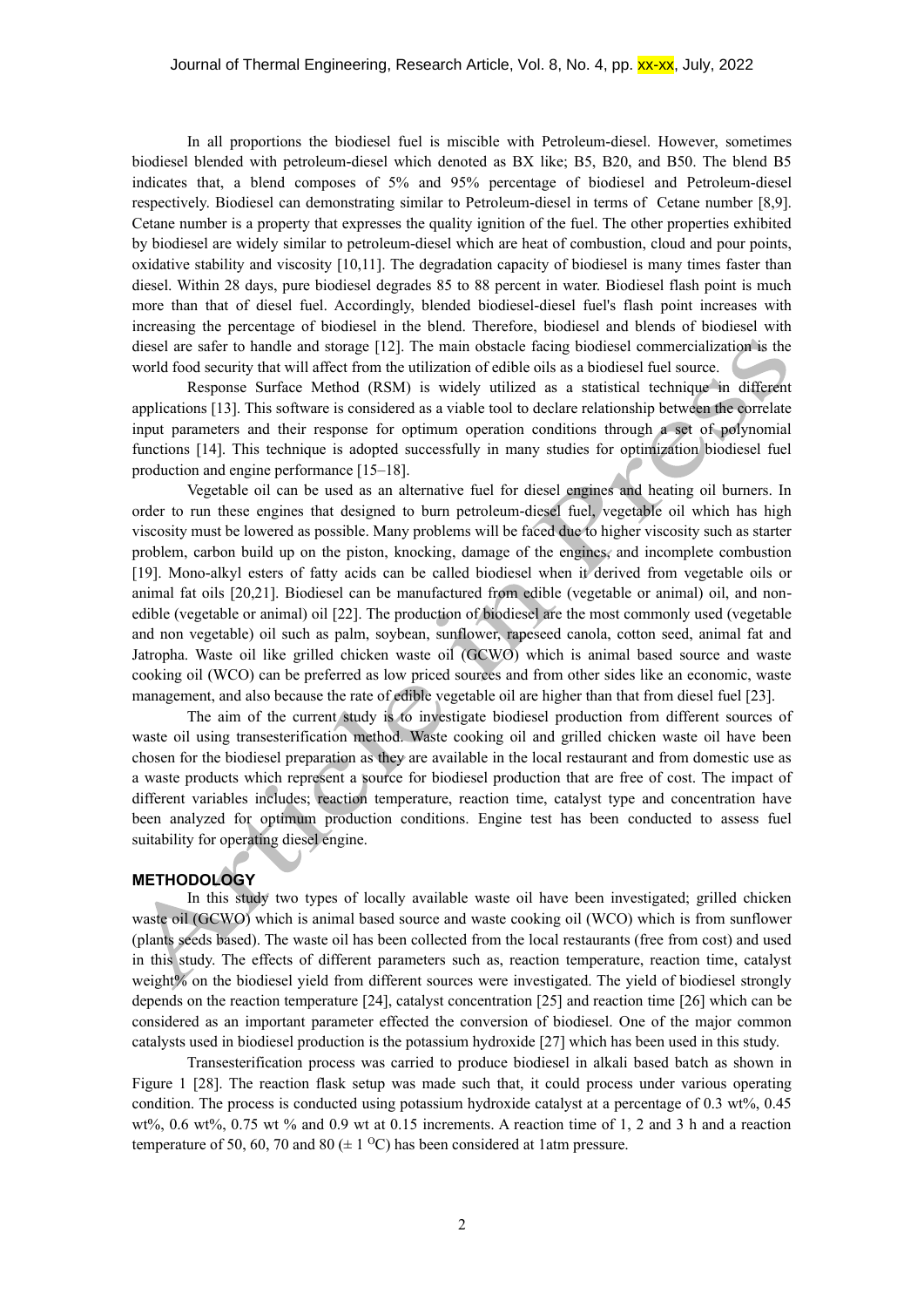

**Figure** 1. A schematic diagram for experimental set-up.

The different properties of produced biodiesel were measured in according to the ASTM standard test methods for each property as shown in Table 1. The tested properties include kinematic viscosity at 40 °C, specific gravity at 15 °C, acid value (AV), flash point, cloud and pour point, and calorific value. Each test was repeated in triplicate for high accuracy and reliable results.

| <b>Properties</b>                          | (B100)             | <b>ASTM D6751</b> |       |   | <b>EN14214</b><br>(B100) |          |               |                    | <b>ASTM D7467</b><br>$(B6-B20)$ |       |   |
|--------------------------------------------|--------------------|-------------------|-------|---|--------------------------|----------|---------------|--------------------|---------------------------------|-------|---|
|                                            |                    | в.                |       | M |                          | L        | M             |                    | L                               |       | M |
|                                            | imits              |                   | ethod |   | imits                    |          | ethod         | imits              |                                 | ethod |   |
| Kinematic                                  |                    |                   |       | D |                          | 3        | E             |                    | 1                               |       | D |
| $-40$<br>$\rm ^{o}C$<br>viscosity $\omega$ | $.9 - 6.0$         |                   | 445   |   | $.5-5$                   |          | $3104$ /<br>N | $.9 - 4.1$         |                                 | 445   |   |
| $\text{(mm}^2\text{/s)}$                   |                    |                   |       |   |                          |          | 3105          |                    |                                 |       |   |
| Flash<br>point,                            |                    | 9                 |       | D |                          |          | E             |                    | 5                               |       | D |
| closed cup (°C)                            | 3                  |                   | 93    |   | 01                       |          | N 3679        | $\mathfrak{D}$     |                                 | 93    |   |
| No.<br>Cetane                              |                    | $\overline{4}$    |       | D |                          | 5        | E             |                    | $\overline{4}$                  |       | D |
| (min.)                                     | 7                  |                   | 613   |   |                          |          | N 5161        | $\boldsymbol{0}$   |                                 | 613   |   |
| Cloud<br>point                             |                    | $\mathbf R$       |       | D |                          | C        |               |                    | R                               |       | D |
| $({}^{\circ}C)$                            | eport <sup>d</sup> |                   | 2500  |   | ountry                   |          |               | eport <sup>d</sup> |                                 | 2500  |   |
|                                            |                    |                   |       |   | specific <sup>d</sup>    |          |               |                    |                                 |       |   |
| Acid No. (mg                               |                    | $\mathbf{0}$      |       | D |                          | $\Omega$ | E             |                    | $\Omega$                        |       | D |
| KOH/g, max.)                               | .50                |                   | 664   |   | .50                      |          | N 14104       | $\cdot$ 3          |                                 | 664   |   |
| Density $\omega$<br>15                     |                    | 8                 |       | D |                          | 8        | E             |                    | 8                               |       | D |
| $\rm{^{\circ}C}$ (kg/m <sup>3</sup> )      | 80                 |                   | 1298  |   | 60-900                   |          | N 3675        | 20-858             |                                 | 1298/ |   |
|                                            |                    |                   |       |   |                          |          |               |                    |                                 | D6890 |   |

**Table 1.** ASTM standard test methods and specifications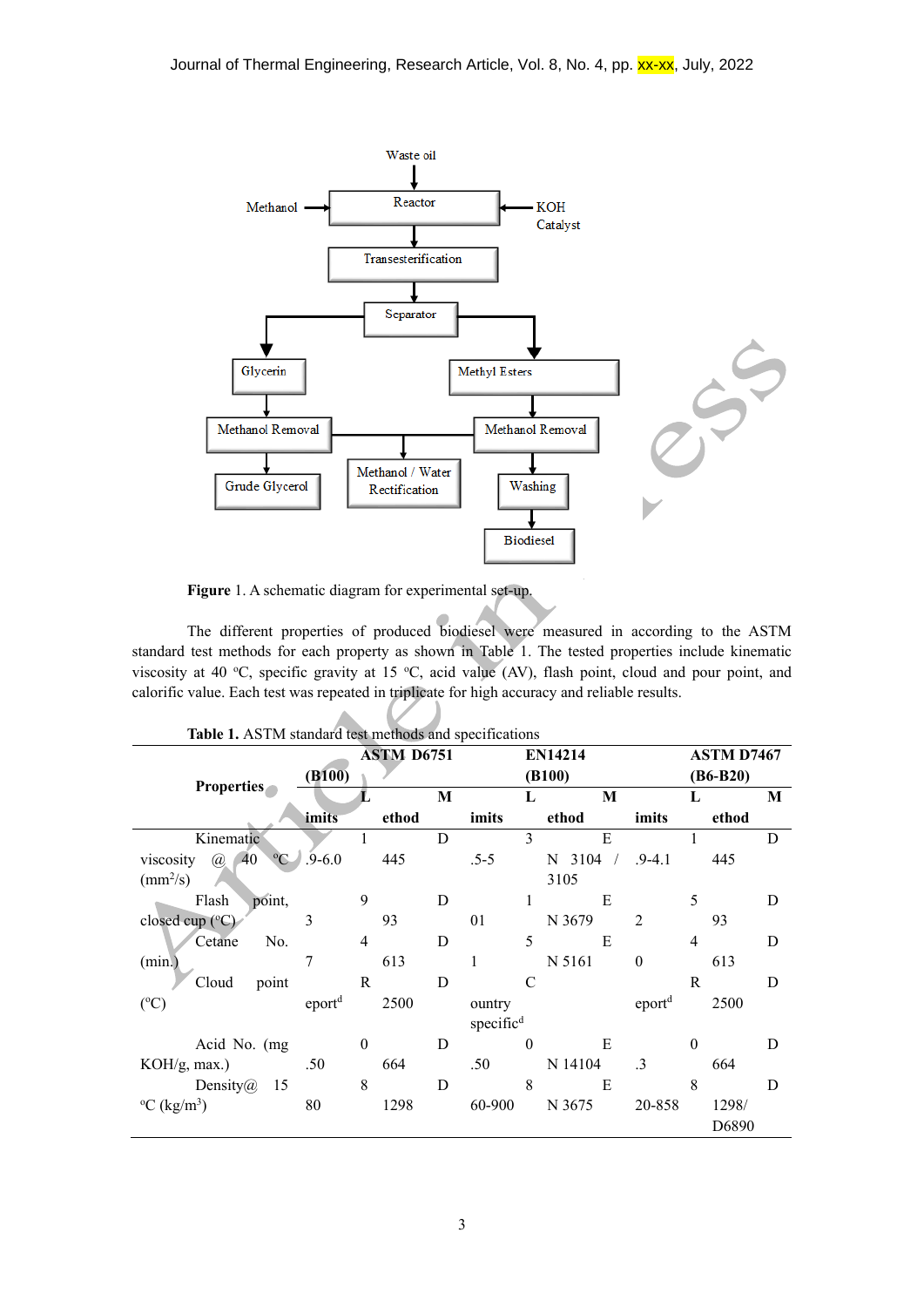Response Surface Method (RSM) is a useful statistical technique for optimization in many engineering applications. [13]. This method consists of a set of statistical equations which implemented the linear function or square polynomial function to indicate the interaction among output responses and its input variables to obtain the optimum operation conditions. Costumer defined designs of RSM has been adopted in this study as an optimization technique [17]. Three input variables have been considered in the current study that optimized to obtain the output response. Based on Customer defined design of RSM, the discrete function has been adopted according to the used variables in the current experiments. Adoption of the settings of discrete factor can achieve more convenient experiment to perform with minimal effect on the analysis accuracy [13].

The basic and simple RSM model is based on a linear function and can be presents as in the following equation [16,17]:

$$
Y = \beta_o + \sum_{i}^{k} \beta_i X_i + \varepsilon \tag{1}
$$

In case that the linear model shows any curvature, a model of second order should be implemented as presents in the following equation [16,17]:

$$
Y = \beta_o + \sum_{i}^{k} \beta_i X_i + \sum_{i < 1}^{k} \beta_{ij} X_i X_j + \varepsilon \tag{2}
$$

In the current study, to indicate the point of critical function (optimum), quadratic model has been used as the suitable model for this case and presented in the following equation [16,17]:

$$
Y = \beta_o + \sum_{i}^{k} \beta_i X_i^2 + \sum_{i < 1}^{k} \sum \beta_{ij} X_i X_j + \varepsilon \tag{3}
$$

Where k represents the number of input variables  $(X)$ ,  $\beta$  is the constant term and  $\varepsilon$  is the residual associated to the experiments.

The choice of optimum variables conditions may be implemented for multi response to enhance biodiesel production and improve engine performance. In order to the selected parameters, the approach of desirability function was adopted and performed using Design Expert software.

Reaction temperature and catalyst ratio were considered as influences parameters in this study. All specified candidate set of points based on the implemented technique. The output responses from this optimization include biodiesel yield  $(\frac{%}{%})$  and conversion  $(\frac{%}{%})$ . The required number of runs for these experiments was set based on the number of considered parameters and level of optimization.

Engine test was conducted to evaluate the different investigated fuel samples using single cylinder Yanmar TF 120 diesel engine. The engine is a 4-stroke water cooled direct injection with a cylinder bore, stroke length and connecting road length of 92 mm, 96 mm and 149.5 mm respectively. The engine maximum output power is 12 kW at 2400 rpm. The test is conducted at increasing speed from 1200 rpm to 2400 rpm with 300 rpm increment and constant 50% engine load. The brake power (BP) calculated based on collected torque and speed using the following equation:

$$
BP(kW) = \frac{2\pi NT}{60}
$$
 (4)  
Where N is the engine speed (rpm), T is the measured engine torque (N.m).

Brake specific fuel consumption (BSFC) is calculated based on mass flow rate of the fuel and the obtained brake power using the following equation:

BSPC 
$$
\left(\frac{kg}{kW} \cdot h\right) = \frac{\dot{m}}{BP} \times 3600
$$
 (5)  
Where *m* is the mass flow rate.

Brake thermal efficiency (BTE) is a measured of fuel conversion efficiency and calculated based on calculated brake power, mass flow rate and heating value of the fuel using the following equation: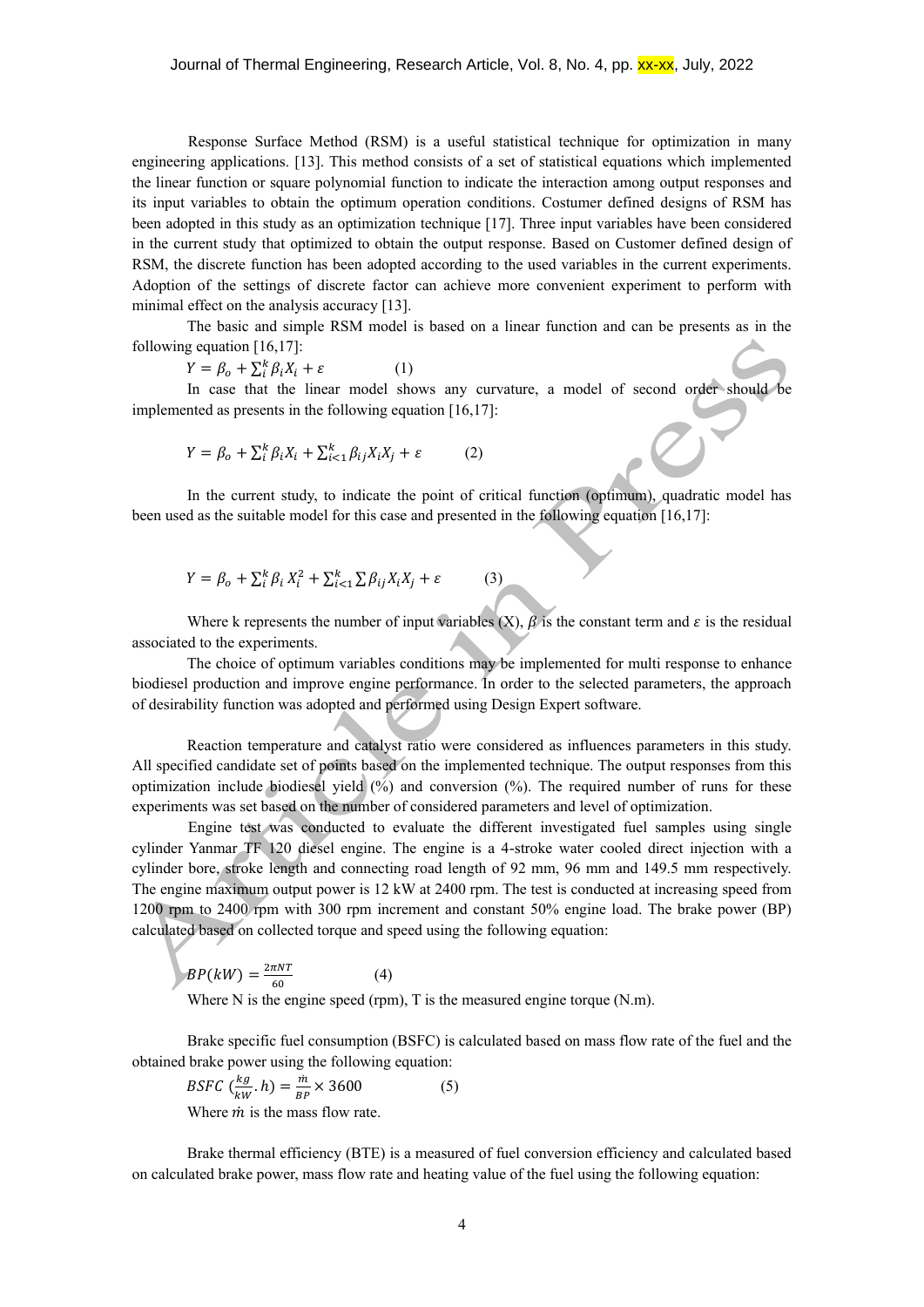$$
BTE\,\,(\%) = \frac{BP}{m \times H\dot{V} \times 103} \times 100\,\,(6)
$$

Where HV is the heating value of the fuel (MJ/kg).

Specific fuel consumption was calculated based on the obtained power and the measured fuel flow using fuel flow meter. Figure 2 presents the schematic diagram for engine experimental set-up used in this study.



(b)

**Figure 2**. (a) Engine test rig; (b) Schematic diagram for engine experimental set-up. (1.Air flow meter, 2. Air flow tank, 3. Throttle gate, 4. Carburetor, 5. Fuel flow meter, 6. Fuel tank, 7. Engine, 8. Coupling, 9. Hydraulic meter, 10. Electronic loading cell, 11. Engine speed sensor, 12. Water tank, 13. Water pump, 14. Emission analyzer probe, 15. Exhaust analyzer, 16. PC, 17. Spark plug, 18. Temperature and pressure screen panel, 19. Torque and speed screen panel, 20. Interface VDAS-F, 21. Equipment screen panel, 22. Control valve, 23. Exhaust, 24 and 25. Thermocouple K-type, )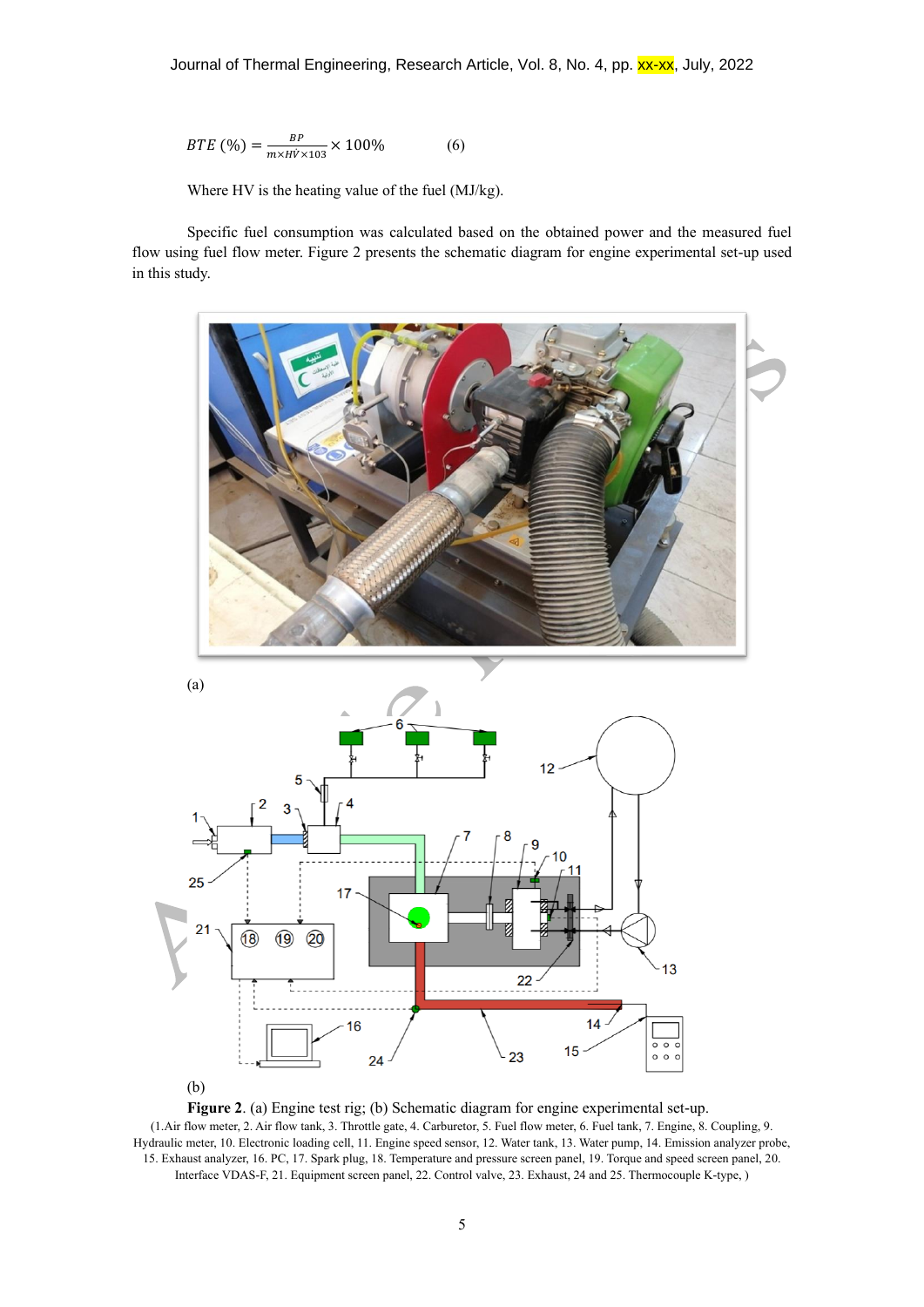#### **RESULTS AND DISCUSSION**

In this work, GCWO was collected from chicken grill and WCO was the collected from the waste of frying oil in the restaurants that used cooking oil for frying. base catalysts of potassium hydroxide (KOH) at 0.3 wt%, 0.45 wt%, 0.6 wt% and 0.75 wt% have been studied. Figure 3 presents the optimization results for the impact of reaction temperature on the yield of biodiesel from GCWO at constant atmospheric pressure (1 atm) and different reaction temperatures of 50 $^{\circ}$ C, 60 $^{\circ}$ C, 70 $^{\circ}$ C and 80 $^{\circ}$ C. The figure shows the influence of base catalyst on the yield of biodiesel with increasing ratio of KOH concentrations. According to the results obtained, the maximum yield was achieved from GWO at 0.4 wt% of KOH catalyst. An increasing in base catalyst more than this limit, the transesterification reaction affected and the yield decreased. The maximum biodiesel yield obtained from GWO is found to be 94.935 achieved at a temperature of 60 °C with 0.4% KOH concentration as shown in Figure 4.







**Figure 4.** Optimum biodiesel yield conditions from GCWO.

Figure 5 presents the optimization results for the impact of reaction temperature on the yield of biodiesel from WCO at constant atmospheric pressure (1 atm) and different reaction temperatures of 50 $^{\circ}$ C, 60 $^{\circ}$ C, 70<sup>o</sup>C and 80<sup>o</sup>C. The figure presents the influence of base catalyst on the yield of biodiesel with increasing ratio of KOH concentrations. According to the results obtained, maximum yield was achieved from WCO at 0.4 wt% of KOH catalyst. An increasing in base catalyst more than this limit, the transesterification reaction affected and the yield decreased. This can be explained as the further concentration means mass transfer become very important. The yield of biodiesel production increased gradually with increasing reaction temperature then tends to decrease after a certain maximum value. On the other hand, it presents constant trend of decrease with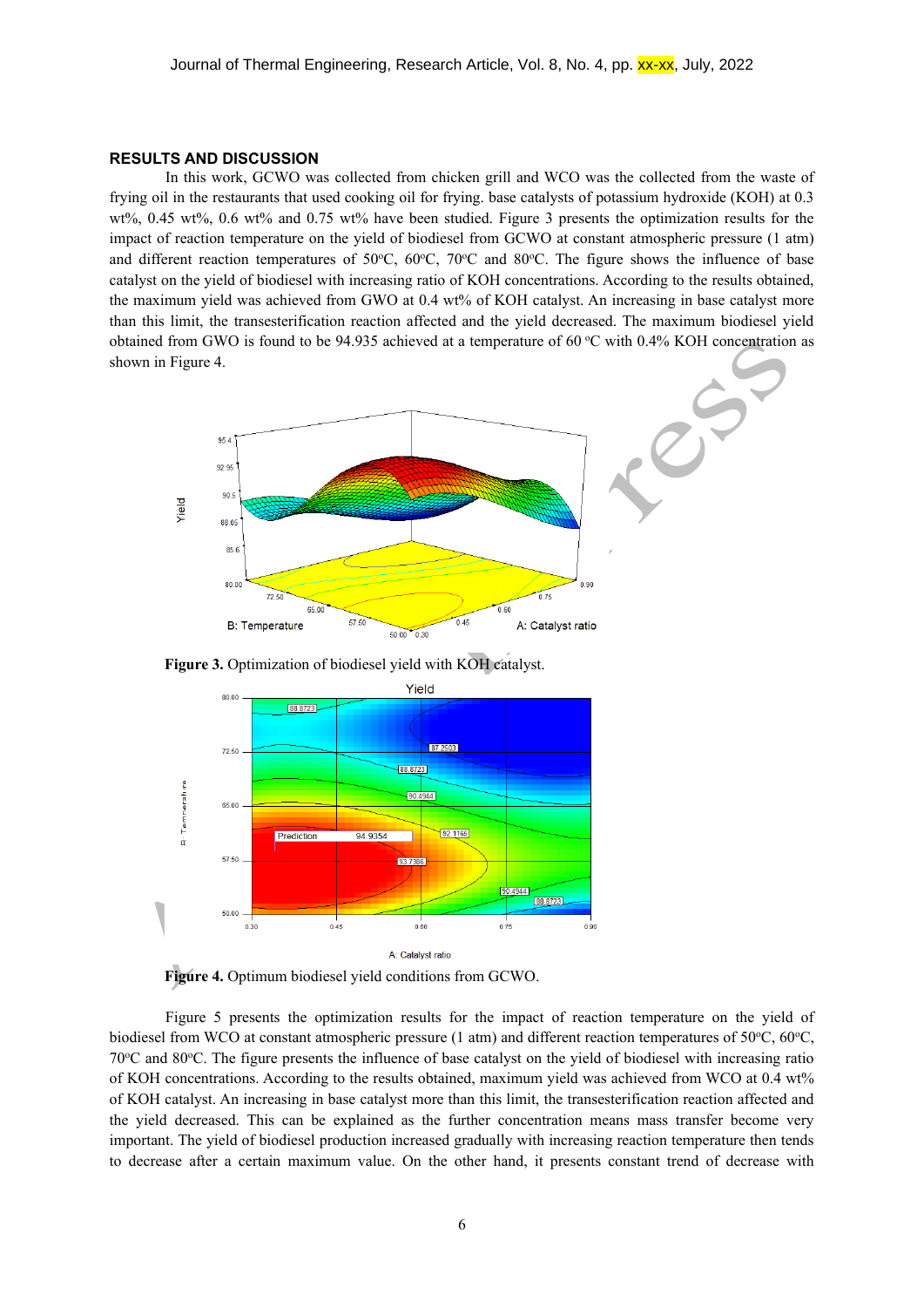increasing catalyst concentration. The maximum biodiesel yield obtained from WCO is found to be 93.58 achieved at a temperature of  $59.9^{\circ}$ C with 0.35% KOH concentration as shown in Figure 6.



**Figure 6.** Optimum biodiesel yield conditions from WCO.

Figure 7 presents the optimization results for the impact of reaction temperature on the biodiesel conversion from GCWO at constant atmospheric pressure (1 atm) and different reaction temperatures of  $50^{\circ}$ C, 60 $^{\circ}$ C, 70 $^{\circ}$ C and 80 $^{\circ}$ C. The figure presents the influence of base catalyst on the biodiesel conversion with increasing ratio of KOH concentrations. According to the results obtained, maximum conversion was achieved at 0.4 wt% of KOH catalyst. An increasing in base catalyst more than this limit, the transesterification reaction affected and the conversion decreased. The maximum biodiesel conversion is found to be 97.54 achieved at a temperature of 60.1°C with 0.4% KOH concentration as shown in Figure 8.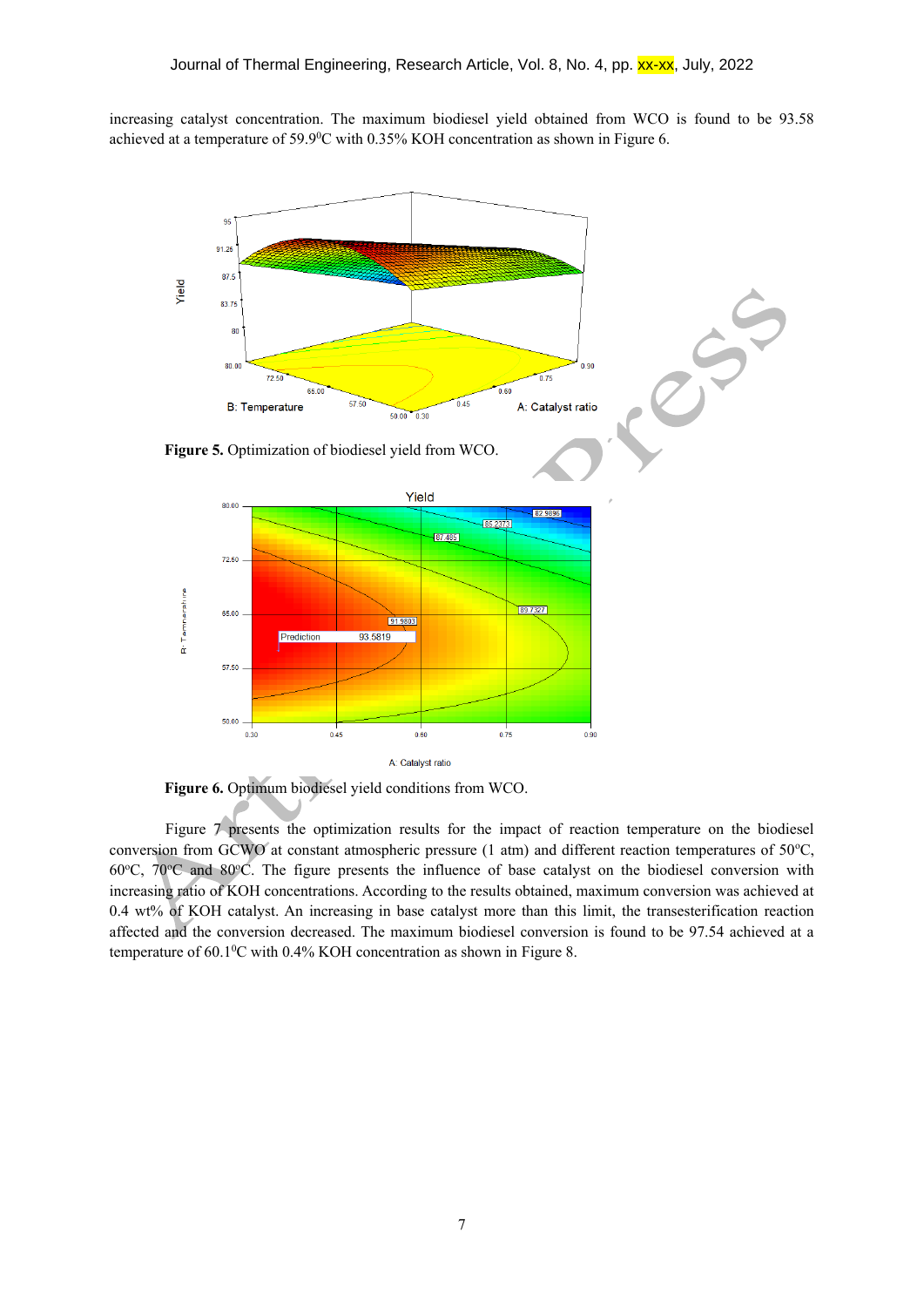

A: Catalyst ratio

**Figure 8.** Optimum biodiesel conversion conditions with GCWO.

Figure 9 presents the optimization results for the impact of reaction temperature on the biodiesel conversion from WCO at constant atmospheric pressure  $(1 \text{ atm})$  and different reaction temperatures of 50°C, 60 $^{\circ}$ C, 70 $^{\circ}$ C and 80 $^{\circ}$ C. The figure presents the influence of base catalyst on the biodiesel conversion with increasing ratio of KOH concentrations. According to the results obtained, maximum conversion was achieved from WCO at 0.4 wt% of KOH catalyst. An increasing in base catalyst more than this limit, the transesterification reaction affected and the conversion decreased. This can be explained as the further concentration means mass transfer become very important. The conversion of biodiesel increased gradually with increasing reaction temperature then tends to decrease after a certain maximum value. On the other hand, it presents constant trend of decrease with increasing catalyst concentration. The maximum biodiesel conversion is found to be 97.21 achieved at a temperature of 59.90C with 0.35% NaOH concentration as shown in Figure 10.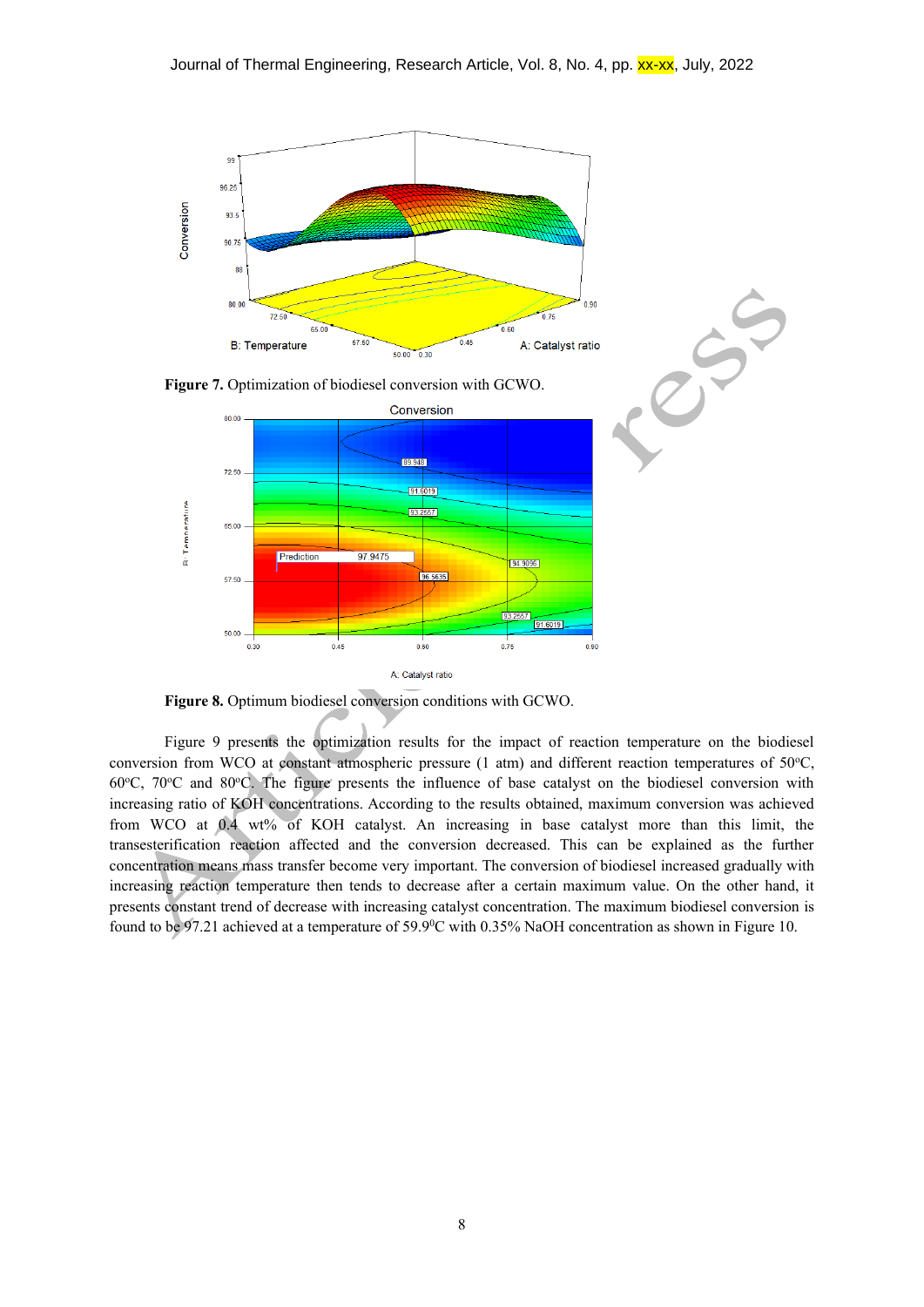

Figure 10. Optimum biodiesel conversion conditions with WCO.

From the study results it can be seen that the yield and conversion of bio-diesel from grilled chicken waste oil, greater than waste cooking oil. Optimum operating conditions obtained are 60<sup>0</sup>C, 3hr, and 0.4 wt% for reaction temperature, reaction time and KOH catalyst respectively. The higher yield and conversion were at low temperature, but methyl ester conversion was good at increased temperature. It must be taking into account that highest reaction temperature more than the boiling point for CH3OH can effect mainly on the yield and conversion of biodiesel and also causing evaporation of alcohol (CH3OH).

To ensure that the biodiesel produced meets the ASTM D6751 standard limits, analysis for checking its properties were conducted as presents in Table 2. It is obvious that produced biodiesel meets the standard specifications listed in Table 1. However, though the same production procedures adopted, investigated biodiesel samples reveals varying properties due to their different original source. Kinematic viscosity is an essential parameter controlling fuel droplets size and fuel spry penetration; in turn fuel spray formation affects the mixture combustion progress and efficiency. High viscosity leads to large fuel droplets and improper spry formation, on the other hand, very low viscosity may results in fuel leakage through the fuel system lines connections. The results in Table 2 show that both biodiesels have kinematic viscosity values higher than that of diesel. However, these values are within the biodiesel fuel standard limits shown in Table 1 with lower value for GCWOB compared to WCOB. Fuel density is an important indicator to compare the amount of fuel consumed using different fuel samples as the fuel system handling fuel based on volume bases. Different fuel samples show comparable density value closed to that of diesel fuel. Though ASTM standard didn't include certain limits for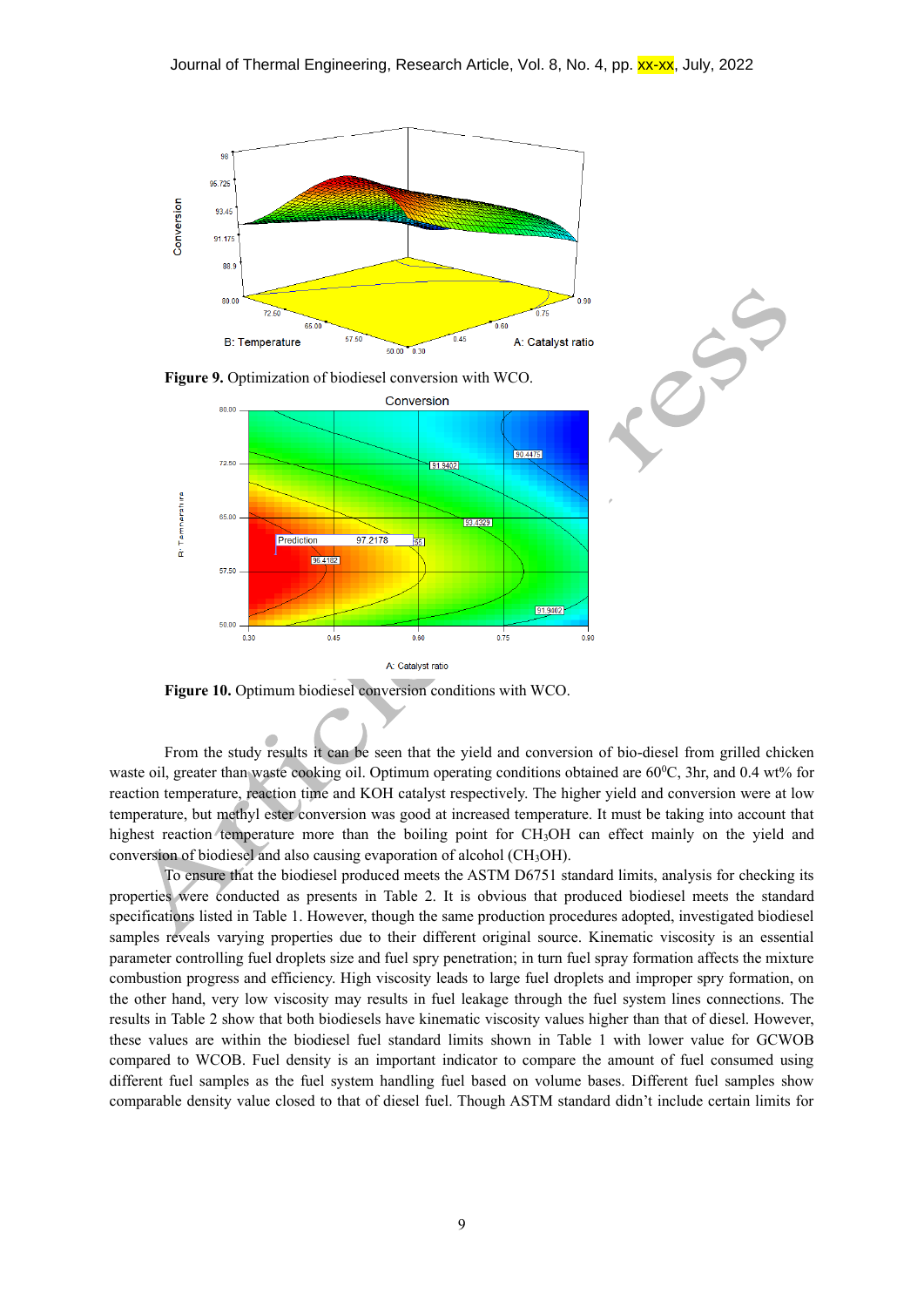heating value, it can be considered as the main indicator for the engine output power. The results show that both biodiesels have heating values lower than that of diesel with lower value for WCOB compared to GCWOB. Both fuels meet the requirement of cetane number value mentioned in ASTM D6751 with better value for GCWOB which is higher than that of diesel fuel. This indicates better ignition quality and smooth engine operation with GCWOB. The high flash point of biodiesel fuel indicates safe storage and handling compared to diesel. Through WCO has higher acid value compared to diesel and GCWOB, it is still meet the ASTM D6751 standard.

| <b>Properties</b>                                        | <b>Diesel</b> | <b>GCWOB</b> | <b>WCOB</b> |
|----------------------------------------------------------|---------------|--------------|-------------|
| Kinematic viscosity at 40 °C<br>$\text{(mm}^2/\text{s})$ | 2.8           | 4.3          | 4.915       |
| Density at 15 °C (kg/m <sup>3</sup> )                    | 847           | 876          | 884         |
| Heating value (MJ/kg)                                    | 43.28         | 39.9         | 37.2        |
| Cetane number                                            | 50            | 53           | 49          |
| Flash point $(^{\circ}C)$                                | 75            | 177          | 178 °C      |
| Acid value (mg $KOH/g$ )                                 | 0.16          | 0.27         | 0.42        |

**Table 2.** Measured properties of investigated fuel samples

Figures 11 and 12 shows the engine test results for brake power (BP) and brake specific fuel consumption (BSFC) respectively, at constant half engine load. During the whole engine speed, the obtained engine BP with both biodiesels found to be lower that of diesel fuel. However, better engine BP obtained with GCWOB compared to WCOB during the whole engine speed. The reduction in BP at 1800 rpm found to be about 20 with GCWOB and 26.6 with WCOB compared to diesel which can be attributed to the lower calorific value and higher viscosity of biodiesel fuel compared to diesel fuel as shown in Table 2 [29]. On the other hand, higher BP by about 8.3% obtained with GCWOB compared to WCOB. Moreover, both biodiesels reveals higher BSFC during the whole engine speed. The maximum increase is found to be 11.7% and 18.8 with GCWOB and WCOB respectively at 1800 rpm engine speed which can be attributed to the lower heating value and higher density of biodiesel fuel compared to diesel fuel as shown in Table 2 [30]. Accordingly, lower BSFC by about 6.3% obtained with GCWOB compared to WCOB which may be attributed to the higher heating value and lower density for GCWOB compared to WCOB. Same trend for BP and BSFC was observed with WCOB from different mixed sources [31]. However, the results indicated a reduction in BP of 34.5% and an increase of 28% in BSFC with biodiesel compared to pure diesel. This indicates better engine performance with WCO biodiesel from single specified source. Though property measurement shows a reduction of 7.8% in the heating value of GCWOB compared to diesel fuel, the cetane number is enhanced by about 6% which can contribute in improving the combustion efficiency. From economic point of view, the cost of produced biodiesel will be much more lower than the cost of mineral diesel as their source is free which represent about 75% of the total biodiesel production cost.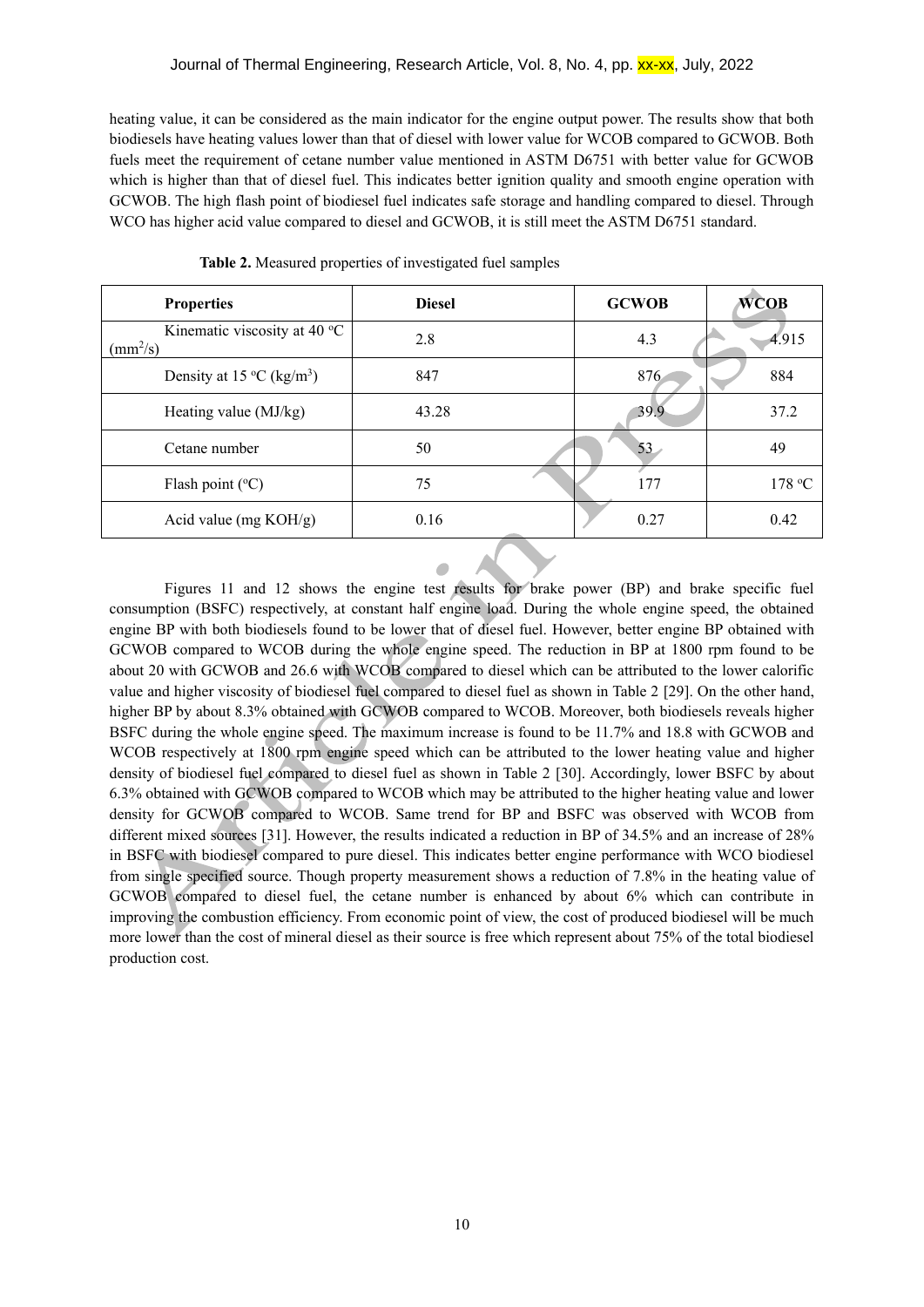

Figure 11. Variation of Engine BP with increasing engine speed.



Figure 12. Variation of Engine BSFC with increasing engine speed.

## **CONCLUSION**

In this work, biodiesel fuel has been produced from grilled chicken waste oil (GCWO) and waste cooking oil (WCO) using potassium hydroxide as homogenous catalysts. According to the results obtained in this study the following finding can be addressed;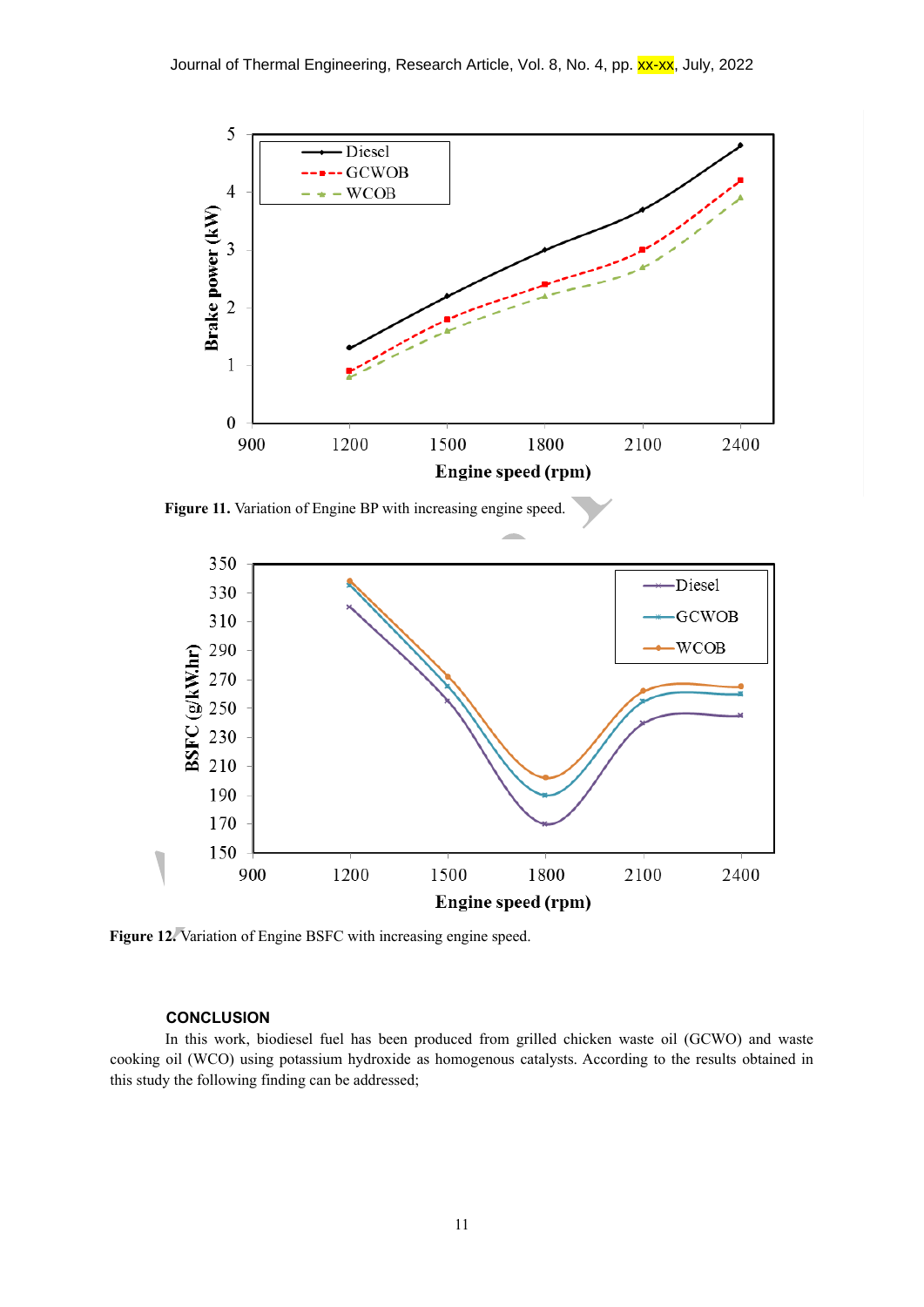- Biodiesel yield and conversion obtained from grilled chicken waste oil was greater than waste cooking oil. Maximum yield and conversion of biodiesel are 94.935% and 97.54% respectively achieved at optimum operating variables are  $60^{\circ}$ C reaction temperature, 3h reaction time and 0.45% wt KOH concentrations.
- Though property measurement shows a reduction of 7.8% in the heating value of GCWOB compared to diesel fuel, the cetane number is enhanced by about 6% which can contribute in improving the combustion efficiency.
- The obtained engine BP with both biodiesels found to be lower that of diesel fuel and the better engine BP obtained with GCWOB compared to WCOB during the whole engine speed. Higher BP by about 8.3% obtained with GCWOB compared to WCOB.
- Both biodiesels reveals higher BSFC during the whole engine speed with maximum increase found to be 11.7% and 18.8 with GCWOB and WCOB respectively at 1800 rpm engine speed. Accordingly, Lower BSFC by about 6.3% obtained with GCWOB compared to WCOB.
- Biodiesel fuel from GCWO reveals better production characteristics, fuel property and engine performance compared to WCOB.

Accordingly, waste oil can be considered as a source of biodiesel which is locally available and free of cost that can be used in the future as a viable source of biodiesel in the future that can be used and in the same time reduce the environmental impact of these waste through re-use of these oil.

#### **Acknowledgments**

The authors would like to thank Tikrit University and its staff, especially the College of Petroleum Process Engineering, And Northern Technical University.

## **REFERENCES**

- [1] Shahid EM, Jamal Y. Production of biodiesel : A technical review. Renew Sustain Energy Rev 2011;15:4732–45. https://doi.org/10.1016/j.rser.2011.07.079.
- [2] Talebian-kiakalaieh A, Aishah N, Amin S, Mazaheri H. A review on novel processes of biodiesel production from waste cooking oil. Appl Energy 2013;104:683–710. https://doi.org/10.1016/j.apenergy.2012.11.061.
- [3] Lapuerta M, Herreros JM, Lyons LL, García-contreras R, Briceño Y. Effect of the alcohol type used in the production of waste cooking oil biodiesel on diesel performance and emissions 2008;87:3161–9. https://doi.org/10.1016/j.fuel.2008.05.013.
- [4] Ali OM, Mamat R, Abdullah NR, Abdullah AA. Characteristic of blended fuel properties and engine cycle-to-cycle variations with butanol additive. AIP Conf. Proc. 2015; 1660, 070006-1–070006-11; doi 10.1063/1.4915724., 2015. https://doi.org/10.1063/1.4915724.
- [5] Ali OM, Mamat R, Abdullah NR, Abdullah AA. Effects of Blending Ethanol with Palm Oil Methyl Esters on low Temperature Flow Properties and Fuel Characteristics. Int J Adv Sci Technol 2013;59:85– 96.
- [6] Permpool N, Bonnet S, Gheewala SH. Greenhouse gas emissions from land use change due to oil palm expansion in Thailand for biodiesel production. J Clean Prod 2015;134:1–7. https://doi.org/http://dx.doi.org/10.1016/j.jclepro.2015.05.048.
- [7] Hagos FY, Ali OM, Mamat R, Abdullah AA. Effect of emulsification and blending on the oxygenation and substitution of diesel fuel for compression ignition engine. Renew Sustain Energy Rev 2017;75. https://doi.org/10.1016/j.rser.2016.11.113.
- [8] Ali OM, Mamat R, Faizil CKM. Characterization of blended biodiesel fuel properties With small portion of butanol as a fuel additive. Appl Mech Mater 2014;465–466:137–41.
- [9] Ali OM, Yusaf T, Mamat R, Abdullah NR, Abdullah AA. Influence of chemical blends on palm oil methyl esters' cold flow properties and fuel characteristics. Energies 2014;7:4364–80.
- [10] Najim YH, Ahmed AH, Al-Abdraba WMS. Effect of castor oil biodiesel blending ratio on diesel engine performance and emissions. PervasiveHealth Pervasive Comput Technol Healthc 2020;2:1033–44. https://doi.org/10.4108/eai.28-6-2020.2297969.
- [11] Ahmed AH, Ali OM, Mohammed AE, Daoud RW, Ibrahim TK. Enhancement of engine performance with high blended diesel-biodiesel fuel using iso-butanol additive. IOP Conf. Ser. Mater. Sci. Eng., vol. 518, 2019, p. 32013.